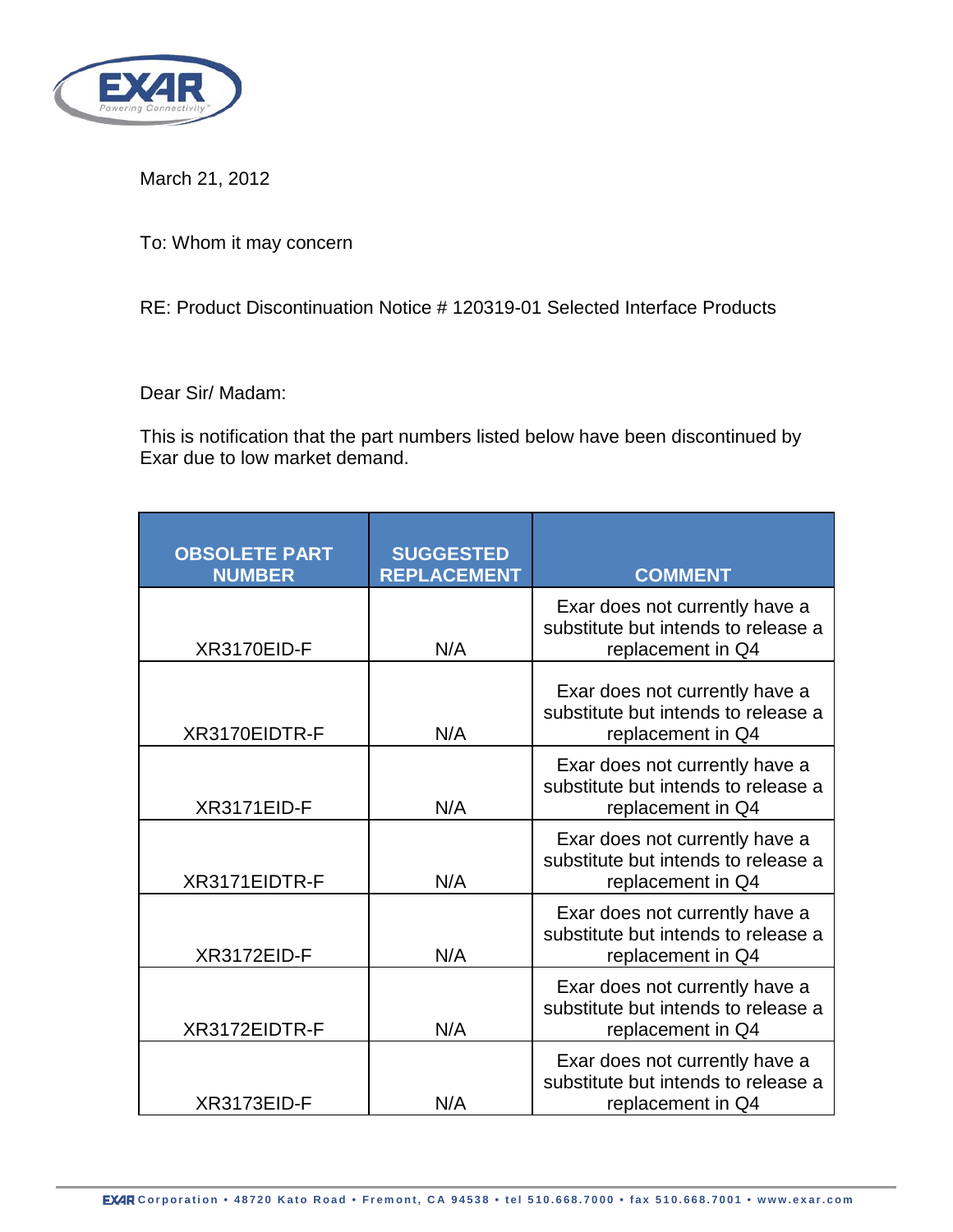|                    |     | Exar does not currently have a                                        |
|--------------------|-----|-----------------------------------------------------------------------|
|                    |     | substitute but intends to release a                                   |
| XR3173EIDTR-F      | N/A | replacement in Q4                                                     |
|                    |     | Exar does not currently have a                                        |
|                    | N/A | substitute but intends to release a                                   |
| XR3174EID-F        |     | replacement in Q4                                                     |
|                    |     | Exar does not currently have a                                        |
| XR3174EIDTR-F      | N/A | substitute but intends to release a<br>replacement in Q4              |
|                    |     |                                                                       |
|                    |     | Exar does not currently have a                                        |
| <b>XR3175EID-F</b> | N/A | substitute but intends to release a<br>replacement in Q4              |
|                    |     |                                                                       |
|                    |     | Exar does not currently have a<br>substitute but intends to release a |
| XR3175EIDTR-F      | N/A | replacement in Q4                                                     |
|                    |     |                                                                       |
|                    |     | Exar does not currently have a<br>substitute but intends to release a |
| XR3176EID-F        | N/A | replacement in Q4                                                     |
|                    |     | Exar does not currently have a                                        |
|                    |     | substitute but intends to release a                                   |
| XR3176EIDTR-F      | N/A | replacement in Q4                                                     |
|                    |     | Exar does not currently have a                                        |
|                    |     | substitute but intends to release a                                   |
| XR3177EID-F        | N/A | replacement in Q4                                                     |
|                    |     | Exar does not currently have a                                        |
|                    |     | substitute but intends to release a                                   |
| XR3177EIDTR-F      | N/A | replacement in Q4                                                     |
|                    |     | Exar does not currently have a                                        |
|                    |     | substitute but intends to release a                                   |
| XR3178EID-F        | N/A | replacement in Q4                                                     |
|                    |     | Exar does not currently have a                                        |
|                    |     | substitute but intends to release a                                   |
| XR3178EIDTR-F      | N/A | replacement in Q4                                                     |